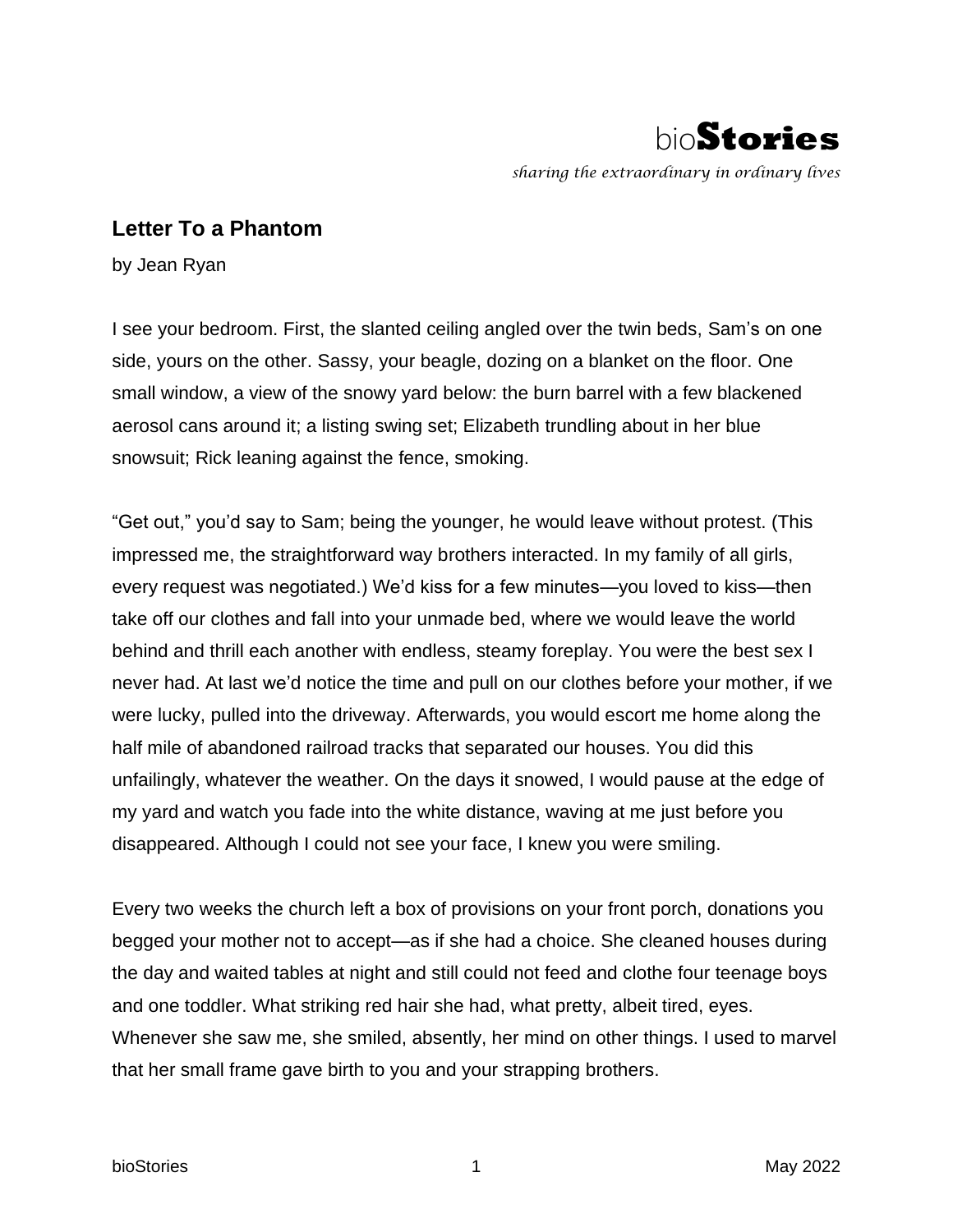You were a beautiful boy: blue eyes, blond hair, broad shoulders. You were fit in the effortless way boys used to be, with muscles that came from school sports and simple chores.

Having reached the age of humility, I am shamed by the recollection of our break- up. You had been in the park the night before, you said, drinking beer with your buddies, and you got drunk and wound up kissing a girl who had even let you "feel her up." You were sick about it, even teared up when you told me, but I was unmoved by your remorse—what did I know then of mercy? The girl you had kissed had impressive breasts and a sketchy reputation, and all I felt in that moment was righteousness. I was a woman wronged, a brand-new role that made me dizzy with power, and I told you I never wanted to see you again. I must have thought there would be plenty of boys like you and plenty of time to meet them.

Those hours we spent in your bedroom— did they stay with you? Remember your navyblue blanket with the roping cowboys on it? The cracked "Little Ben" clock ticking away our time? Maybe those details, those afternoons, didn't linger in your mind. I can accept that possibility, reluctantly.

In any case, you are gone, leaving me with sole ownership of the year we were together. It feels like a responsibility, holding onto this copy of you. We fell in love at fifteen, built ourselves into each other. Your wife is grieving the man she was married to for forty-seven years; I am mourning a phantom.

Given all the years and distance between us, we were lucky to reconnect. I can't recall who found who, only that we began writing letters, real letters, typed and tucked into envelopes. You were married and working at IBM; I was cooking in restaurants, living in Berkeley, in love with the woman I would one day marry (as soon as the law allowed it). Your letters were earnest, your focus familial. You wrote about your three children, the ways they made you proud, the fear you had when your youngest daughter left for Europe. Your wife, Margie, was in daily pain and needed a hip replacement. You wished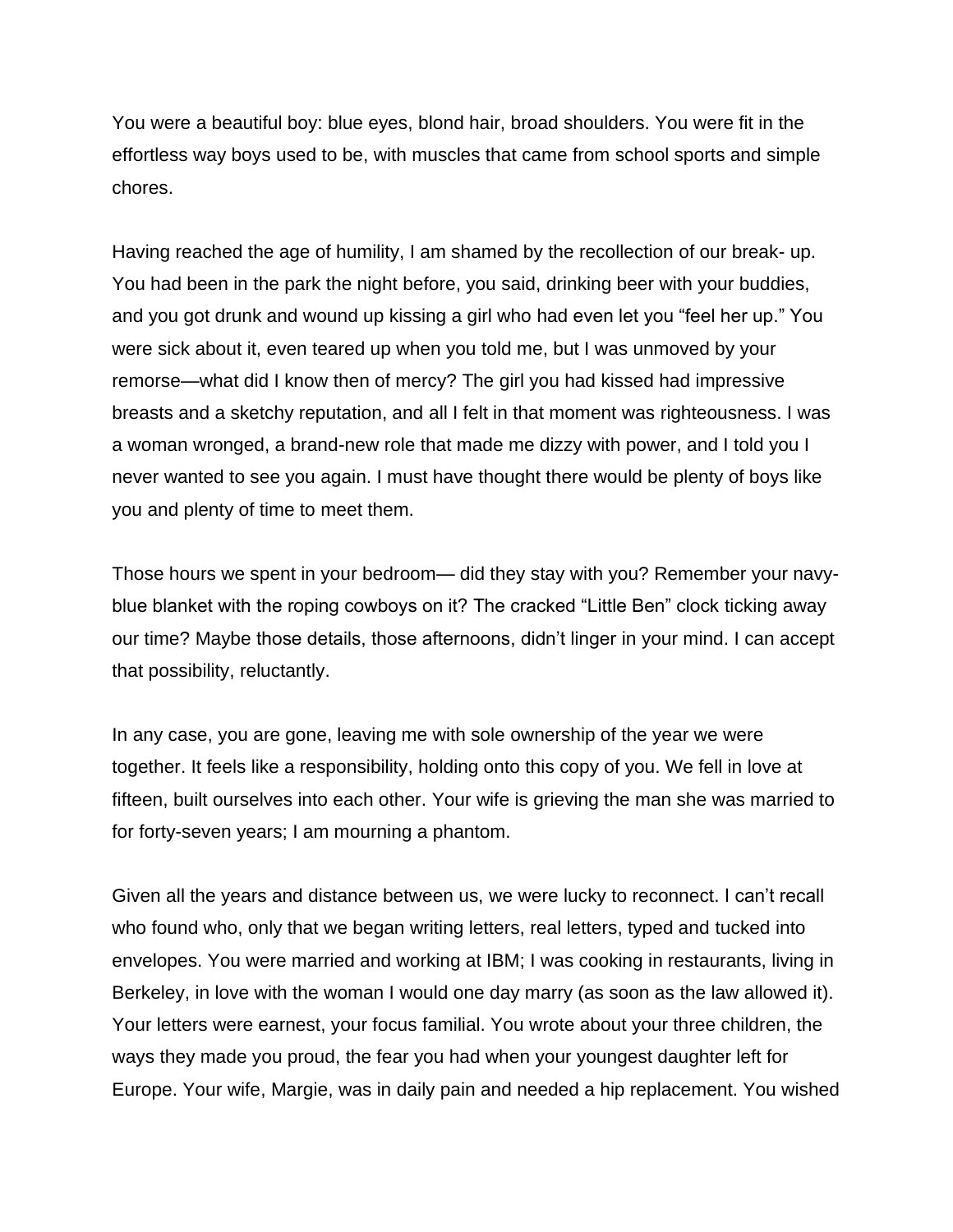she wanted to spend more time with you; she lived, you said, for the kids. You enjoyed hunting and skiing, didn't much like your job. Your mother had died of lung cancer. You had still not seen your father, nor forgiven him for deserting his family.

When we finally arranged to meet for lunch during one of my trips to Vermont, I was nervous, exhilarated. You were standing at the bar, grinning at me in that boyish way, your eyes squeezed into crescents. There was a settled look about you, a solid heft to your frame. You were still handsome, still Tim, but in a grown-up version that excluded me. I was struck by the rights I had lost, the knowledge turned useless.

We ordered lunch, though I don't recall eating, and shared our middle-aged almanacs. We worked over some common ground—news of our siblings, a few old friends—before offering up the people who had become our loved ones. I had only a faint recollection of your wife, and hearing you speak of her sent a gust of something that felt like jealousy through me, as if my teenage ghost had risen up and shaken her fist. You did not seem surprised that I was with a woman, and I silently credited you with that. I mentioned that I had dated several men in college but probably shouldn't have bothered. "None of them held my interest. You must have ruined me for other guys." We both laughed at this and, studying your smile, I wondered if it wasn't true.

I asked if you were happy, and you said, "Pretty much," and shrugged. "Nothing's perfect, right?" You said you were planning to surprise your wife with a vacation in the Bahamas, hoping that a trip to paradise would help. There was a co-worker, you added, who liked you, a lot. "It was a few months ago. I liked her too, but I couldn't do that to Margie, you know?" I winced inwardly, thinking of my own indiscretion. Here was your goodness, plain as day, and what it said about me. Honestly, I was annoyed with Margie—couldn't she see that you were a god?

We talked on. Every so often, I looked at your hands or lips, marveling that they once traveled over my skin. Did you think about this too? At one point while you were talking about your children, I saw us lying behind a glossy privet hedge not far from my house;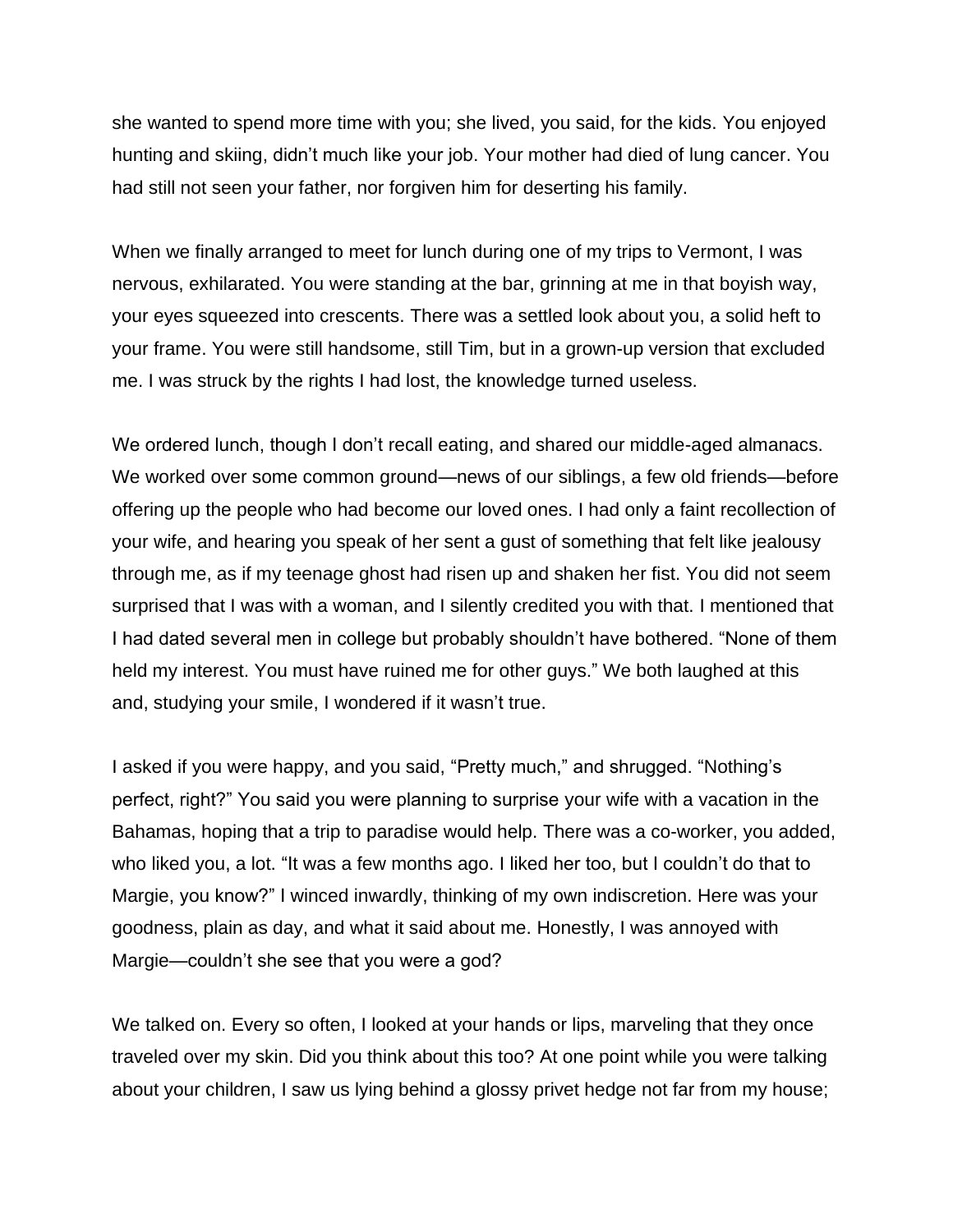it was our hide-out. When sofas and bedrooms were not possible, nature turned to clemency, a place to disappear, and you and I were as much a part of it as the plants we hid among, all of us getting the same sun and rain. I remember the spent white flowers that drifted down around us, the bits of fall leaves that clung to our coats. Sometimes in winter you would shove open the unlocked window of a lakeshore cabin, and we would brush the mothballs off the beds before slipping between the frigid sheets. How odd it was now to see you now, to regard you without need or urgency.

In a surprisingly short amount of time, we had exhausted every topic. I looked straight into your blue eyes, wanting more—but what? What could you give me? What did I need from you? A lunch could not bear the weight of my yearning; I'd expected far too much from it. There was nothing to do but get up from the table and hug, awkwardly, and promise to write more often. We did and then we didn't.

They say you died in your sleep, a heart attack, which sounds peaceful, lucky, though not for your wife, who tried to wake you. I keep starting to send her a card, but I'm not sure there's any point in a sympathy card from a stranger. I do feel sorry for her, and the kids, and their kids, and everyone else who knew you far better than I did.

But I knew you then, when you lived in a rundown house with a broken swing set and had a dog named Sassy and a weary, overworked mother who was always pleasant to me. There you are in the yellow kitchen, making a bologna sandwich for your little sister, dropping a slice into Sassy's mouth, grinning at me. Ask me anything about that year and I'll pour my heart out.



Jean Ryan, a native Vermonter, lives in coastal Alabama. Her work has appeared in a variety of journals and anthologies. Nominated several times for a Pushcart Prize, she has also published a novel, *Lost Sister*. Her debut collection of short stories, *Survival Skills*, was published by Ashland Creek Press and short-listed for a Lambda Literary Award. *Lovers and Loners* is her second story collection. *Strange Company,* a